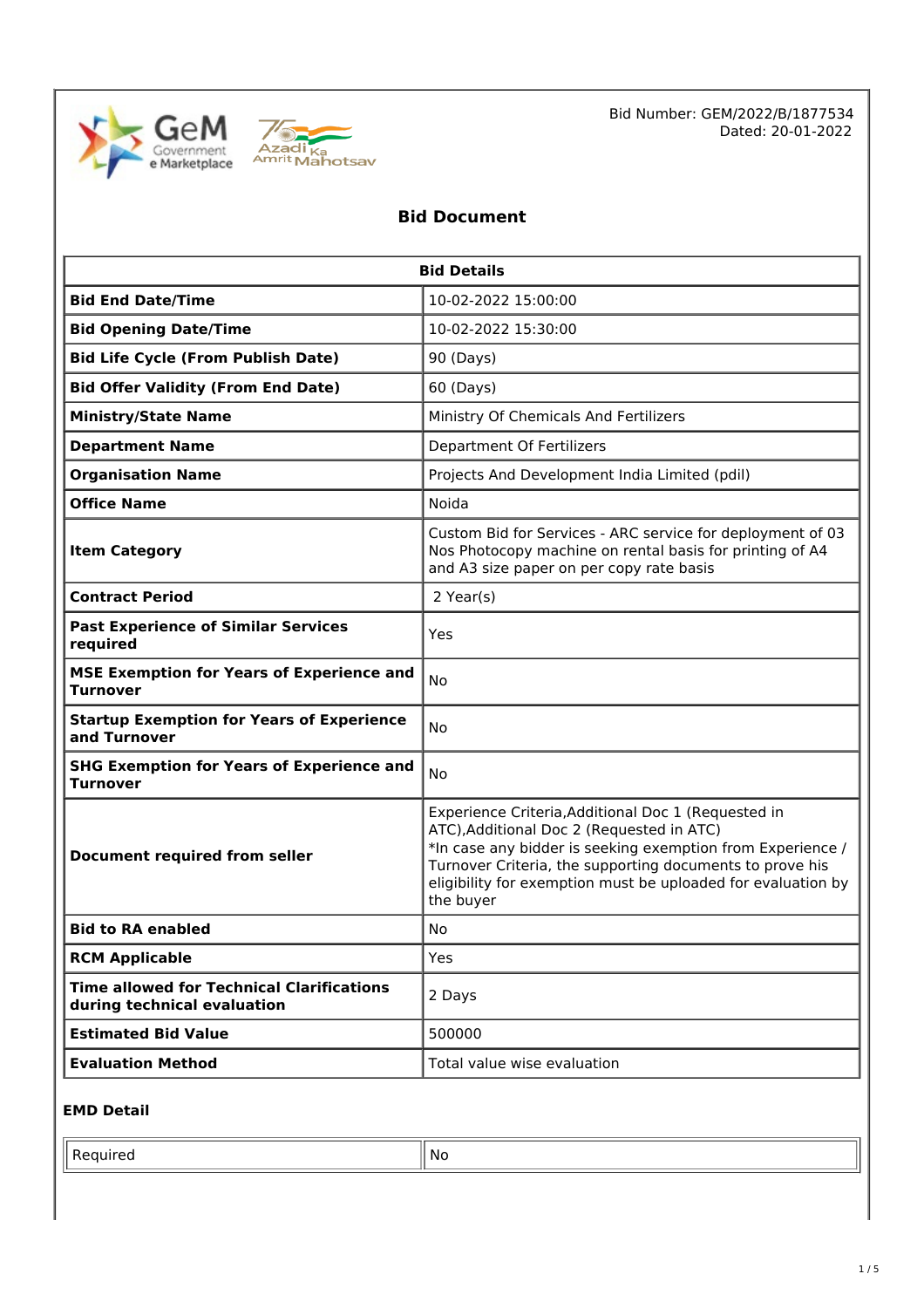#### **ePBG Detail**

Required No. 2012 12:00:00 No. 2012

#### **Splitting**

Bid splitting not applied.

1. Estimated Bid Value indicated above is being declared solely for the purpose of guidance on EMD amount and for determining the Eligibility Criteria related to Turn Over, Past Performance and Project / Past Experience etc. This has no relevance or bearing on the price to be quoted by the bidders and is also not going to have any impact on bid participation. Also this is not going to be used as a criteria in determining reasonableness of quoted prices which would be determined by the buyer based on its own assessment of reasonableness and based on competitive prices received in Bid / RA process.

2. Past Experience of Similar Services: The Bidder must have successfully executed / completed at least one single order of 80 % of the Estimated Bid Value or 2 orders each of 50 % of the Estimated Bid Value or 3 orders each of 40 % of the Estimated Bid Value for similar service(s) in last three years to any Central / State Govt Organization / PSU / Public Listed Company. Copies of contracts / work orders and documentary evidence of successful execution / completion in support of Past Experience of Similar Services along with names, address and contact details of clients shall be uploaded with the bid for verification by the Buyer.

# **Section 9(3) Of GST**

Where ever RCM is applicable, sellers (Regular GST registered seller who opted out of FCM , unregistered seller, seller registered under composition scheme)will be forced to put Zero GST and GST cess in their bids. Buyer will have liability of paying the GST and GST cess to the government on the specified rate mentioned by them in this Bid.

#### **Additional Qualification/Data Required**

**Pre Qualification Criteria ( PQC ) etc if any required:**[1642669643.pdf](https://bidplus.gem.gov.in/resources/upload2/JanQ122/bidding/biddoc/bid-3069520/1642669643.pdf)

**Scope of Work:**[1642669465.pdf](https://bidplus.gem.gov.in/resources/upload2/JanQ122/bidding/biddoc/bid-3069520/1642669465.pdf)

**Introduction about the project /services being proposed for procurement using custom bid functionality:**[1642669639.pdf](https://bidplus.gem.gov.in/resources/upload2/JanQ122/bidding/biddoc/bid-3069520/1642669639.pdf)

**Service Level Agreement (SLA):**[1642669656.pdf](https://bidplus.gem.gov.in/resources/upload2/JanQ122/bidding/biddoc/bid-3069520/1642669656.pdf)

**Payment Terms:**[1642669751.pdf](https://bidplus.gem.gov.in/resources/upload2/JanQ122/bidding/biddoc/bid-3069520/1642669751.pdf)

**GEM Availability Report ( GAR):**[1642669791.pdf](https://bidplus.gem.gov.in/resources/upload2/JanQ122/bidding/biddoc/bid-3069520/1642669791.pdf)

**Project Experience and Qualifying Criteria Requirement:**[1642669815.pdf](https://bidplus.gem.gov.in/resources/upload2/JanQ122/bidding/biddoc/bid-3069520/1642669815.pdf)

**Custom Bid For Services - ARC Service For Deployment Of 03 Nos Photocopy Machine On Rental Basis For Printing Of A4 And A3 Size Paper On Per Copy Rate Basis ( 1 )**

**Technical Specifications**

**Specification Values**

**Core**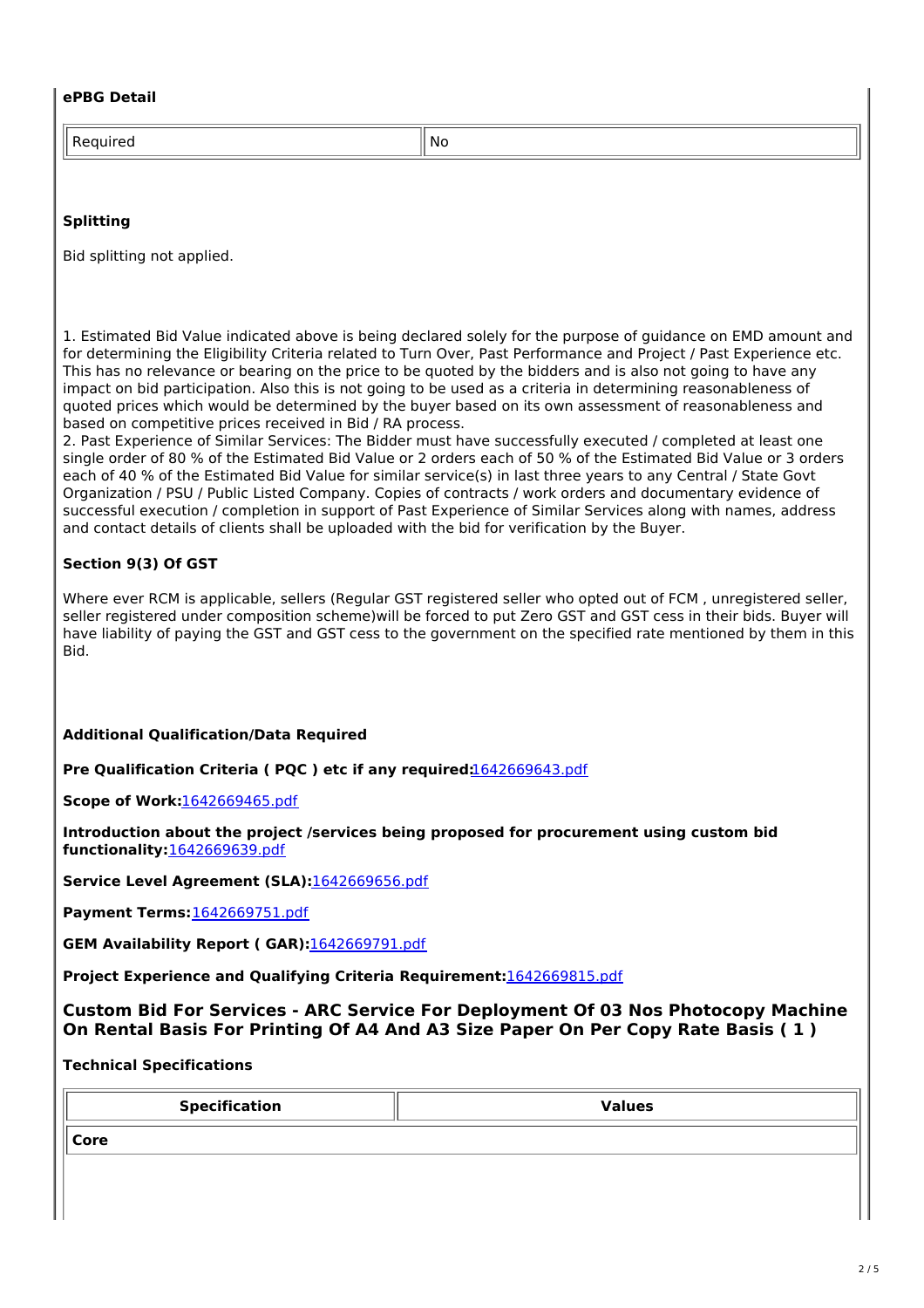| <b>Specification</b>                                                                               | <b>Values</b>                                                                                                                            |  |  |  |
|----------------------------------------------------------------------------------------------------|------------------------------------------------------------------------------------------------------------------------------------------|--|--|--|
| Description /Nomenclature of Service<br>Proposed for procurement using custom bid<br>functionality | ARC service for deployment of 03 Nos Photocopy machine on<br>rental basis for printing of A4 and A3 size paper on per copy<br>rate basis |  |  |  |
| Regulatory/ Statutory Compliance of Service                                                        | l YES                                                                                                                                    |  |  |  |
| Compliance of Service to SOW, STC, SLA etc.                                                        | l YES                                                                                                                                    |  |  |  |
| Addon(s)                                                                                           |                                                                                                                                          |  |  |  |

# **Input Tax Credit(ITC) and Reverse Charge(RCM) Details**

| <b>ITC on</b> | <b>ITC on GST</b> | <b>RCM</b>        | GST as per | <b>GST Cess 1 as</b> | GST Cess 2 as | <b>Optional</b> |
|---------------|-------------------|-------------------|------------|----------------------|---------------|-----------------|
| <b>GST</b>    | Cess              | <b>Applicable</b> | <b>RCM</b> | per RCM              | per RCM       | <b>RCM</b>      |
| NА            | <b>NA</b>         | Yes               | 18%        | ΝA                   | ΝA            | No              |

# **Additional Specification Documents**

# **Consignees/Reporting Officer and Quantity**

| S.No. | <b>Consignee/Reporti</b><br>ng Officer | <b>Address</b>                                                              | <b>Quantity of</b><br><b>Procurement</b><br>( to be<br>chosen 1 in<br>all<br>circumstance<br>S) | <b>Additional</b><br>Requirement |
|-------|----------------------------------------|-----------------------------------------------------------------------------|-------------------------------------------------------------------------------------------------|----------------------------------|
|       | Jagdish Chandra<br>Joshi               | 390023, PDIL BHAWAN, SAMTA,<br>SUBHANPURA, VADODARA,<br>PIN-390023, GUJARAT |                                                                                                 | N/A                              |

# **Buyer Added Bid Specific Terms and Conditions**

#### 1. **Generic**

Bidders are advised to check applicable GST on their own before quoting. Buyer will not take any responsibility in this regards. GST reimbursement will be as per actuals or as per applicable rates (whichever is lower), subject to the maximum of quoted GST %.

### 2. **Generic**

Bidder shall submit the following documents along with their bid for Vendor Code Creation:

- a. Copy of PAN Card.
- b. Copy of GSTIN.
- c. Copy of Cancelled Cheque.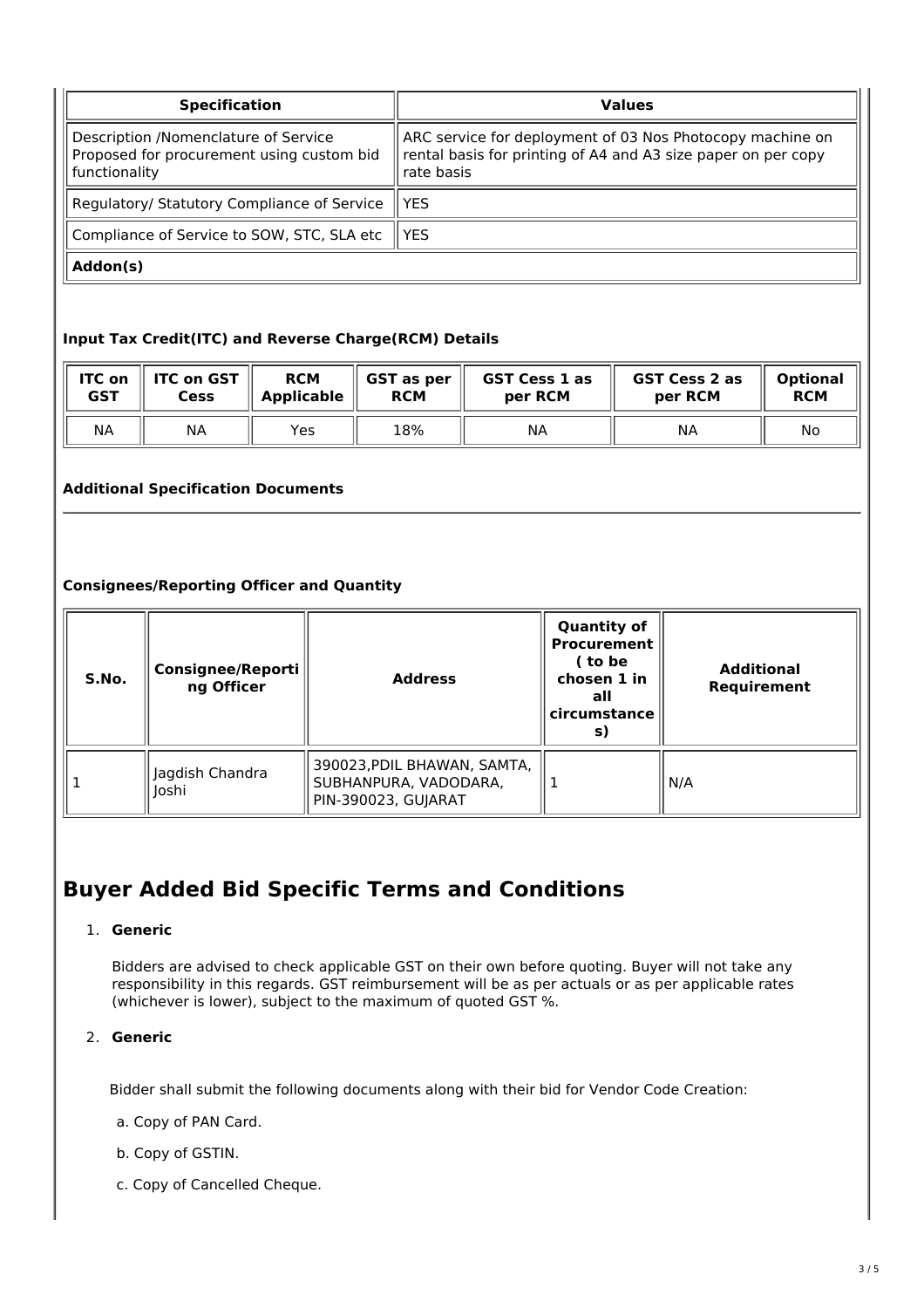d. Copy of EFT Mandate duly certified by Bank.

### 3. **Generic**

Duration of the service contract may be extended up to 6 months beyond the initial contract duration (subject to satisfactory performance and mutual consent).

# 4. **Generic**

### **OPTIONAL SITE VISIT:**

1. The Bidder is advised to visit and examine the installation site and its surroundings and obtain for itself on its own responsibility all information that may be necessary for preparing the Bid. The costs of visiting the site shall be borne by the Bidder. Bidder Shall borne the cost

2. The Bidder representative shall be allowed entry upon consignee premises for such visits, only upon the express conditions that the Bidder will release and indemnify the Buyer and Consignee against all liabilities arising out of such visit including death or injury, loss or damage to property, and any other loss, damage, costs, and expenses incurred as a result of such visit.

3. The Bidder shall not be entitled to hold any claim against Buyer for noncompliance due to lack of any kind of pre-requisite information as it is the sole responsibility of the Bidder to obtain all the necessary information with regard to site, surrounding, working conditions, weather etc. on its own before submission of the bid.

# 5. **Generic**

Supplier shall ensure that the Invoice is raised in the name of Consignee with GSTIN of Consignee only.

### 6. **Generic**

1. The Seller shall not assign the Contract in whole or part without obtaining the prior written consent of buyer.

2. The Seller shall not sub-contract the Contract in whole or part to any entity without obtaining the prior written consent of buyer.

3. The Seller shall, notwithstanding the consent and assignment/sub-contract, remain jointly and severally liable and responsible to buyer together with the assignee/ sub-contractor, for and in respect of the due performance of the Contract and the Sellers obligations there under.

#### 7. **Generic**

While generating invoice in GeM portal, the seller must upload scanned copy of GST invoice and the screenshot of GST portal confirming payment of GST.

#### 8. **Buyer Added Bid Specific Scope Of Work(SOW)**

#### Text Clause(s)

- 1. Bidder shall note that price has to be on per copy rate basis for printing of A4 & A3 size paper. However scanning for A3 & A4 size of paper shall be on free of cost basis.
- 2. Payment Shall be released on monthly basis for the actual printing done & on certification of Engineers In-Charge.
- 3. Tenure of Contract period shall be of 2 years w.e.f. the date of award of order.

#### 9. **Purchase Preference (Centre)**

Purchase preference to Micro and Small Enterprises (MSEs): Purchase preference will be given to MSEs as defined in Public Procurement Policy for Micro and Small Enterprises (MSEs) Order, 2012 dated 23.03.2012 issued by Ministry of Micro, Small and Medium Enterprises and its subsequent Orders/Notifications issued by concerned Ministry. If the bidder wants to avail the Purchase preference, the bidder must be the manufacturer of the offered product in case of bid for supply of goods. Traders are excluded from the purview of Public Procurement Policy for Micro and Small Enterprises. In respect of bid for Services, the bidder must be the Service provider of the offered Service. Relevant documentary